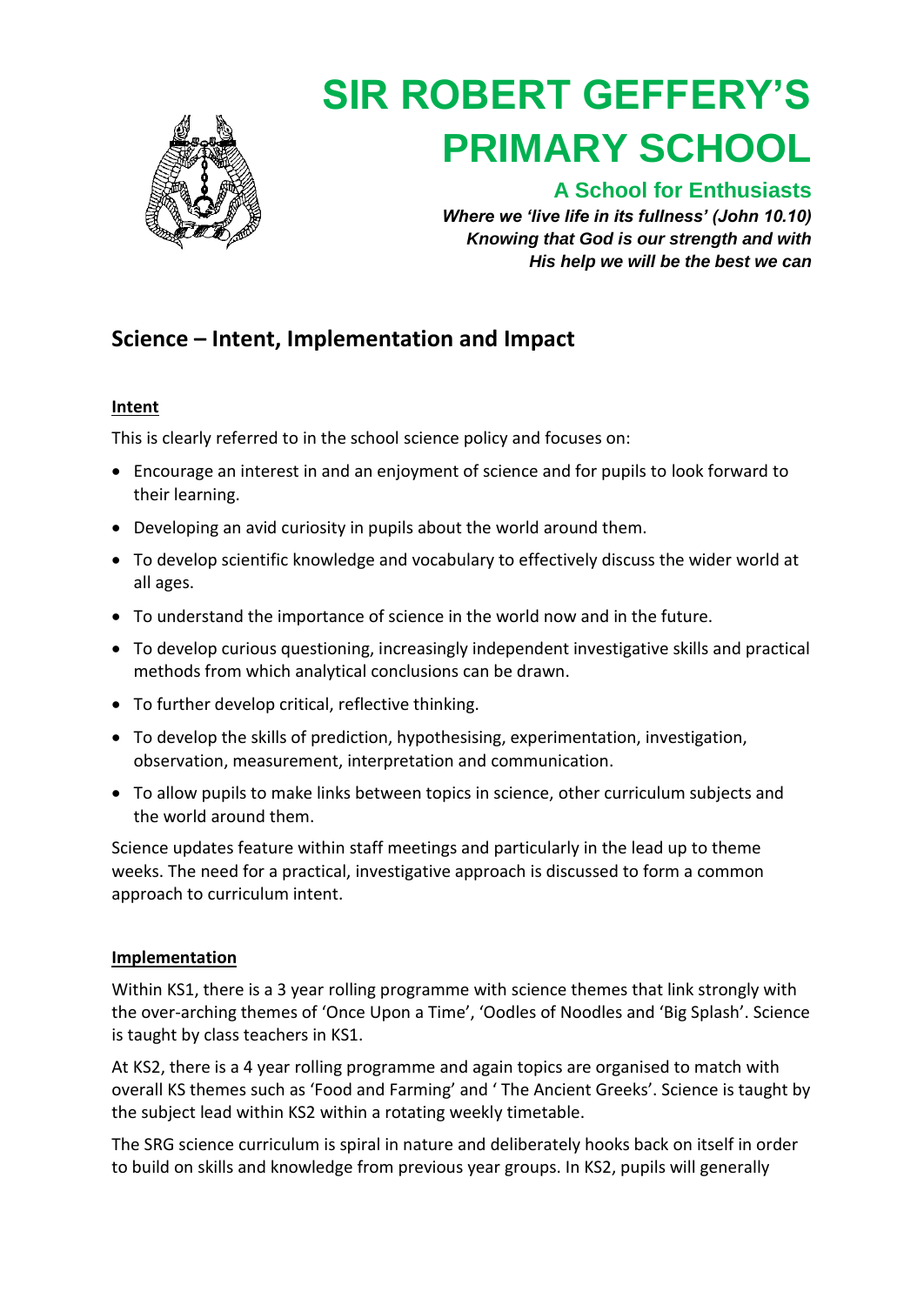meet each theme twice - once within Year 3 or 4 and then again within Year 5 or 6. If a topic is only visited once within the KS2 National Curriculum Programme of Study (eg parts of a plant) then this is differentiated to allow for exploration of KS3 knowledge and understanding. For example more detailed focus on photosynthesis or chemical formulae within equations.

Knowledge mats have been introduced to clearly set out to teachers, pupils and parents what the specific vocabulary and related facts are.

These are available on the [school website u](http://www.sir-robert-gefferys.cornwall.sch.uk/our-curriculum/)nder the science topic. Pupils also have the relevant knowledge organiser in their book for the current topic of study alongside the relevant enquiry skills for their year group. This is the case across the school.

Scientific enquiry skills are also planned to progress in a similar cyclical manner. Through the use of two part learning questions, planning aims to build knowledge and understanding whilst developing enquiry skills such as planning, questioning, collecting data etc. Some topics will lend themselves more easily to this hands on approach but teachers are expected to focus on incorporating both aspects within the majority of lessons. These increase in autonomy and decision making as the children follow their SRG adventure!

In addition to timetabled science the curriculum is also enriched by:

- Regular visits to the farm to learn about growing, looking after animals, appreciating nature, preserving the environment, working co-operatively and developing a love of the outdoors! The farm is a rich resource that contributes hugely to the science curriculum.
- Science weeks these have a theme that often follows British Science Week. Lessons regularly involve the school grounds and in the outdoor classroom.
- Visitors these have included an inventor, parents linked to scientific backgrounds during careers day, marine biologist to discuss manta ray study, forest schools for all year groups.
- Outdoor learning lessons a weekly timetabled lesson plus being out as much as possible!
- Eco committee we have held the green flag for more than 10 years and have also been a platinum schools to support other schools seeking to develop their ecological thinking and teaching.

#### **Impact**

The successful approach to the teaching of science Sir Robert Geffery's will result in a fun, engaging, high quality science education, that provides children with the foundations for understanding the world that they can take with them once they complete their primary education.

Assessment at Sir Robert Geffery's School is teacher based and formed using formal strategies (e.g. periodic year group assessment tasks, quizzes) and informal strategies (Use of concept maps, verbal/written outcomes, reflection tasks/presentations).

Formative assessment is used as the main tool for assessing the impact of science as it allows for misconceptions and gaps to be addressed more immediately rather than building on insecure scientific foundations.